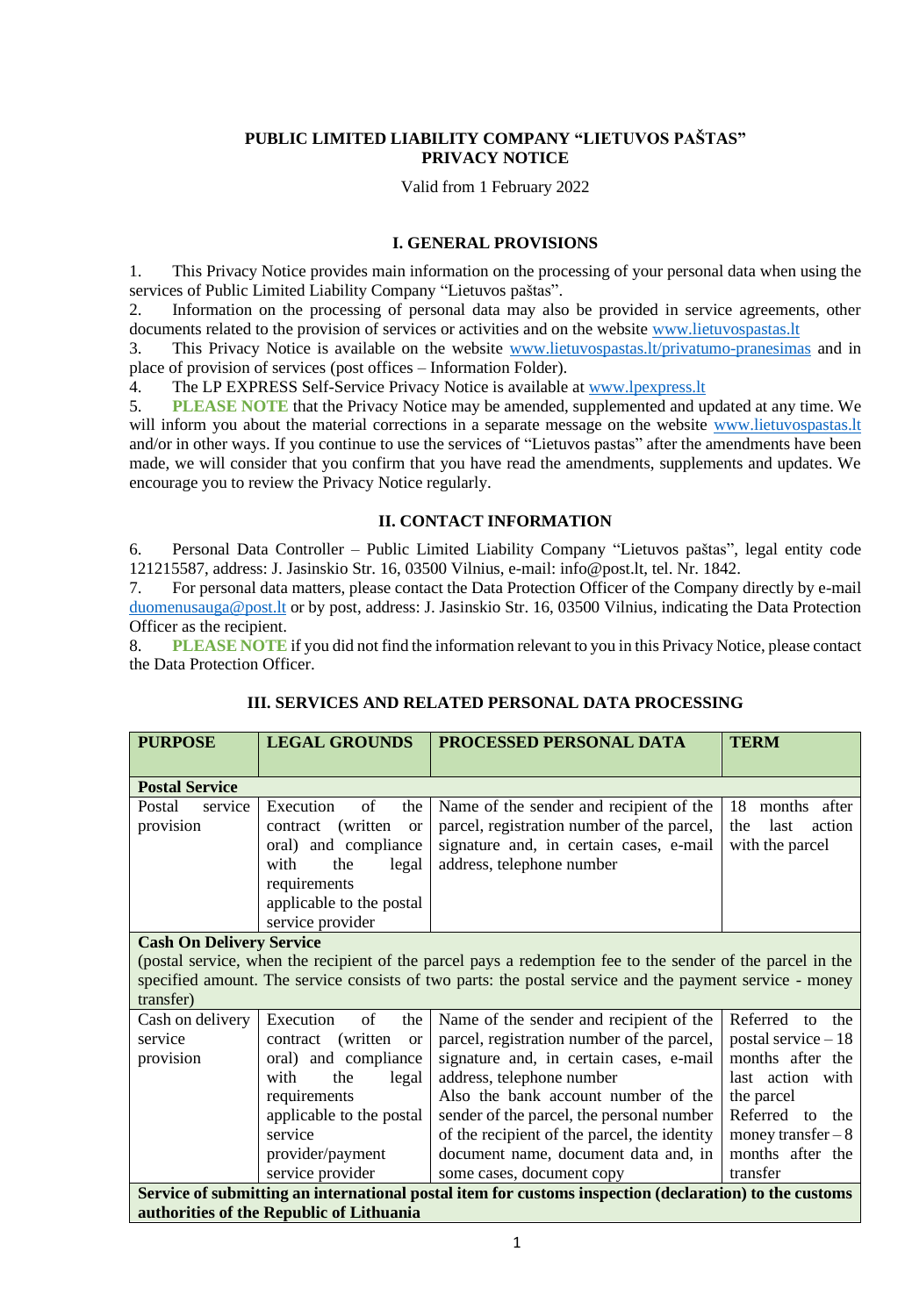| Provision of the   | Execution<br>of       | the | Name, surname and address of the sender     | 8 years |
|--------------------|-----------------------|-----|---------------------------------------------|---------|
| of<br>service      | contract              | and | and the recipient, information on the       |         |
| submitting<br>an   | compliance with the   |     | parcel, such as the value, weight, content, |         |
| international      | legal<br>requirements |     | quantity, as well as real e-mails of both   |         |
| postal item for    | applicable to         | the | the sender and the recipient, telephone     |         |
| customs            | customs broker        |     | number or other information required for    |         |
| inspection         |                       |     | the declaration                             |         |
| (declaration) to   |                       |     |                                             |         |
| the<br>customs     |                       |     |                                             |         |
| authorities of the |                       |     |                                             |         |
| of<br>Republic     |                       |     |                                             |         |
| Lithuania          |                       |     |                                             |         |

## **Relevant additional information:**

1. A part of the personal data may be provided by the sender of the parcel, by postal service providers of other countries, and the other part - by the customer of the company, who uses the declaration service of the company and confirms the accuracy of the preliminary data of the company. These data are transferred to the customs of the Republic of Lithuania for the purpose of declaring an international postal item.

2. If you submit an application for tax recalculation related to the declaration of an international postal item, the company shall process the data provided in the application (for example, name, surname, e-mail address, parcel number, circumstances of the application for tax recalculation, bank account number to which the funds may be transferred after tax recalculation, personal number, as well as other documents required for this process) on the legal basis of the performance of the contract and the fulfilment of the requirements provided by law. These data are transferred to the customs of the Republic of Lithuania.

3. If you are declaring a gift, we may, in certain cases, ask you to provide correspondence between the sender and the recipient confirming the fact of the gift. In this case, please provide only the minimum information required for the declaration. Please do not provide unrelated, private information or personal data that is not related to the declaration.

#### **Subscription service**

(by ordering the service at the place of provision of services of the company, through a postman, the Company's tel. 1842 or websit[e www.prenumeruok.lt\)](http://www.prenumeruok.lt/)

| Subscription | Execution | οf | the   Name, surname, address, e-mail address,   1 year after the |  |
|--------------|-----------|----|------------------------------------------------------------------|--|
| service      | contract  |    | telephone number of the subscriber, service provision            |  |
| provision    |           |    | subscription period, ordered publication,                        |  |
|              |           |    | order amount                                                     |  |
|              |           |    |                                                                  |  |

**Relevant additional information:** In order to ensure the proper execution of orders of the publication subscription service, the personal data of the subscriber (name, surname, address, subscription period, email address, telephone number) may be processed together with the publisher of the subscription (the company and the publisher may be joint data controllers).

| <b>Philatelic service</b> (philatelic subscription service and sale of goods in the e-shop http://eparduotuve.post.lt/) |           |    |     |                                            |                      |  |
|-------------------------------------------------------------------------------------------------------------------------|-----------|----|-----|--------------------------------------------|----------------------|--|
| Philatelic                                                                                                              | Execution | of | the | In case of a philatelic subscription:      | 10<br>after<br>years |  |
| service                                                                                                                 | contract  |    |     | name, surname, e-mail address, address,    | issue of an invoice  |  |
| provision                                                                                                               |           |    |     | telephone number, ordered philatelic       | to the customer      |  |
|                                                                                                                         |           |    |     | products                                   |                      |  |
|                                                                                                                         |           |    |     | philatelic<br>In<br>of<br>e-shop<br>case   |                      |  |
|                                                                                                                         |           |    |     | http://eparduotuve.post.lt/: data of the   |                      |  |
|                                                                                                                         |           |    |     | subscriber (name, surname, e-mail          |                      |  |
|                                                                                                                         |           |    |     | address, telephone number), data of the    |                      |  |
|                                                                                                                         |           |    |     | buyer (when it does not match with the     |                      |  |
|                                                                                                                         |           |    |     | data, name, surname, e-mail, telephone     |                      |  |
|                                                                                                                         |           |    |     | number of the subscriber $-$ with the      |                      |  |
|                                                                                                                         |           |    |     | purpose of<br>sending an<br>order          |                      |  |
|                                                                                                                         |           |    |     | confirmation), delivery details (address), |                      |  |
|                                                                                                                         |           |    |     | purchased<br>products,<br>payment          |                      |  |
|                                                                                                                         |           |    |     | information                                |                      |  |
| Money transfers (local and international)                                                                               |           |    |     |                                            |                      |  |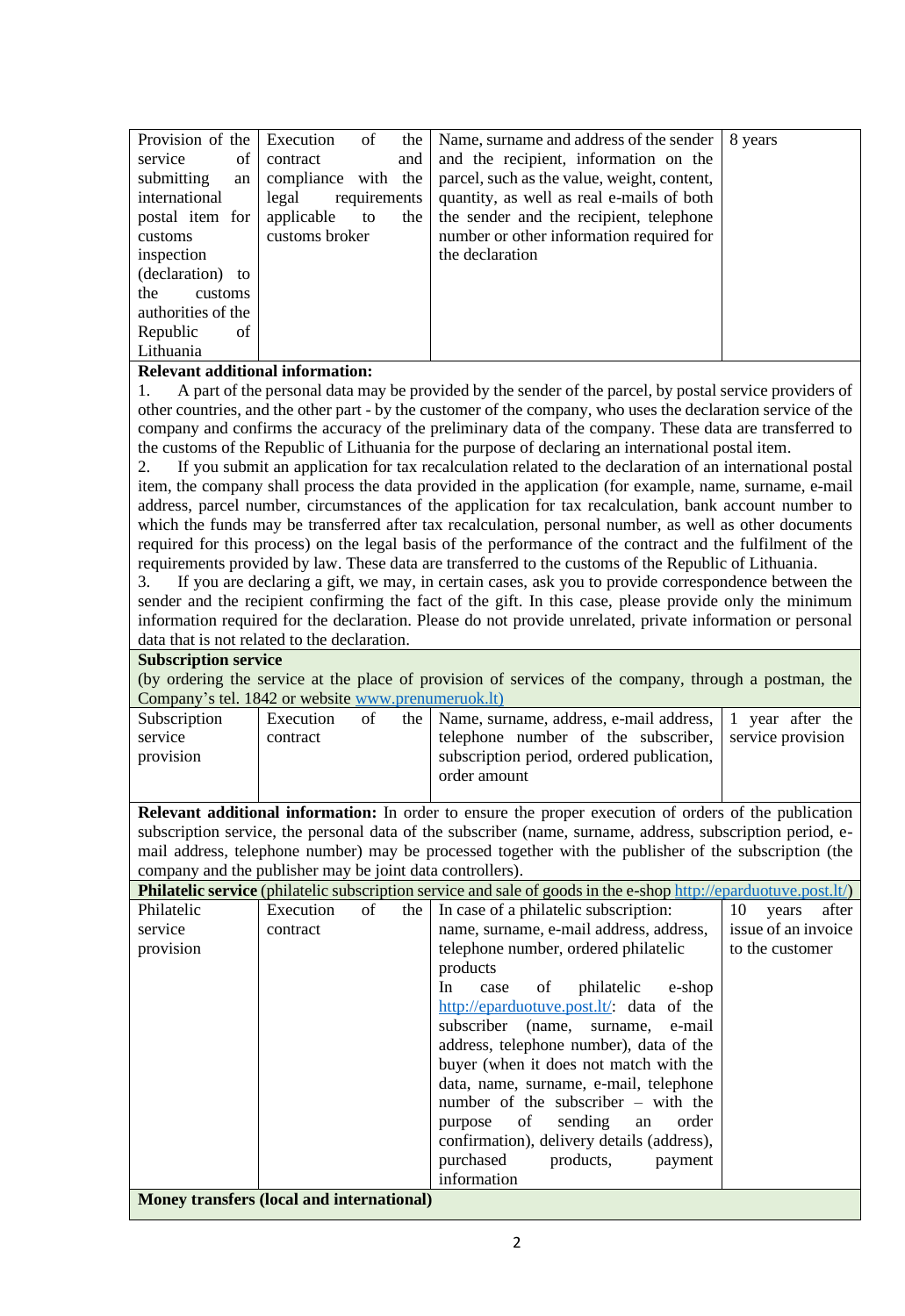| Provision<br>of            | Execution<br>of                                                                     | For example, name, surname, personal                                                          | 8<br>after                         |
|----------------------------|-------------------------------------------------------------------------------------|-----------------------------------------------------------------------------------------------|------------------------------------|
|                            | the                                                                                 |                                                                                               | years                              |
| money transfer<br>service  | contract<br>and                                                                     | number, identity document name, its                                                           | making a money<br>transfer         |
|                            | compliance with the                                                                 | data and its copy (when the amount                                                            |                                    |
|                            | legal<br>requirements                                                               | exceeds EUR 600), telephone number,                                                           |                                    |
|                            | applicable<br>the<br>to                                                             | address, account number, bank, purpose                                                        |                                    |
|                            | payment<br>service                                                                  | of payment, amount, signature                                                                 |                                    |
|                            | provider                                                                            | Specific details are given on the money                                                       |                                    |
|                            |                                                                                     | transfer form for specific money transfers<br>(local/international/cash/to<br>account/on      |                                    |
|                            |                                                                                     | demand/Western Union, etc.)                                                                   |                                    |
|                            |                                                                                     | "Know your customer" (for example, in case of a payment acceptance and administration service |                                    |
|                            | contract with a payment recipient)                                                  |                                                                                               |                                    |
| Provision<br>of            | Compliance with the                                                                 | Information about the customer (for                                                           | If the "Know your                  |
| payment                    | legal<br>requirements                                                               | name,<br>example,<br>surname,<br>personal                                                     | Customer" form is                  |
| services                   | applicable<br>the<br>to                                                             | number, for a foreigner - date of birth,                                                      | a part of a service                |
|                            | service<br>payment                                                                  | address<br>of<br>residence,<br>permanent                                                      | contract – the term                |
|                            | provider                                                                            | telephone, e-mail, citizenship), name of                                                      | processing<br>of                   |
|                            |                                                                                     | identity document of the customer, its                                                        | depends on the                     |
|                            |                                                                                     | details, copy, as well as information on                                                      | type of contract                   |
|                            |                                                                                     | politically<br>vulnerable<br>persons,                                                         | and is set in the                  |
|                            |                                                                                     | information on the activities of the                                                          | legal acts                         |
|                            |                                                                                     | customer and the nature of the goods,                                                         |                                    |
|                            |                                                                                     | information on the turnover of the                                                            |                                    |
|                            |                                                                                     | customer, information on the beneficial                                                       |                                    |
|                            |                                                                                     | owner of the funds, information on the                                                        |                                    |
|                            |                                                                                     | beneficiaries (name, surname, personal                                                        |                                    |
|                            |                                                                                     | number/date of birth, citizenship, number                                                     |                                    |
|                            |                                                                                     | signature<br>of<br>shares),<br>and<br>other                                                   |                                    |
|                            |                                                                                     | information required to identify the                                                          |                                    |
|                            |                                                                                     | customer                                                                                      |                                    |
|                            | Legal obligations for the payment service provider                                  |                                                                                               |                                    |
| Payment                    | Compliance with the                                                                 | In case of payment acceptance services:                                                       | 8 years<br>after a                 |
| acceptance                 | legal<br>requirements                                                               | for example, the identification data of the                                                   | payment                            |
| service<br>and             | applicable<br>the<br>to                                                             | payer (for example, name, surname,                                                            |                                    |
| of<br>payment              | service<br>payment                                                                  | payer's code), the recipient, the amount,                                                     |                                    |
| pensions<br>and            | provider                                                                            | the date of payment, and if the payment                                                       |                                    |
| social benefits            |                                                                                     | to the recipient exceeds EUR 600 - the                                                        |                                    |
|                            |                                                                                     | identity document copy                                                                        |                                    |
|                            |                                                                                     | In case of payment of pensions and social                                                     |                                    |
|                            |                                                                                     | benefits: for example, name, surname of                                                       |                                    |
|                            |                                                                                     | the beneficiary, payer of the benefit,                                                        |                                    |
|                            |                                                                                     | amount, method and date of payment of                                                         |                                    |
|                            |                                                                                     | the benefit                                                                                   |                                    |
|                            |                                                                                     | The specific data also depends on the                                                         |                                    |
|                            |                                                                                     | Company's contract under which the                                                            |                                    |
|                            |                                                                                     | services are provded                                                                          |                                    |
| Provision<br>of            | Payment account service (has not been provided since 01-06-2019)<br>Execution<br>of | Name,                                                                                         | 8<br>after                         |
|                            | the                                                                                 | address,<br>personal<br>surname,<br>address,<br>number,<br>e-mail                             | years                              |
| payment<br>account service | contract<br>and                                                                     | telephone                                                                                     | expiry of business<br>relationship |
|                            | compliance with the<br>requirements                                                 | number, identity document name, its data<br>and a copy thereof, data on income,               | (termination of a                  |
|                            | legal<br>applicable<br>the<br>to                                                    | financial liabilities and other data related                                                  | contract)                          |
|                            | payment<br>service                                                                  | to the provision of the payment account                                                       |                                    |
|                            | provider                                                                            | service                                                                                       |                                    |
|                            |                                                                                     |                                                                                               |                                    |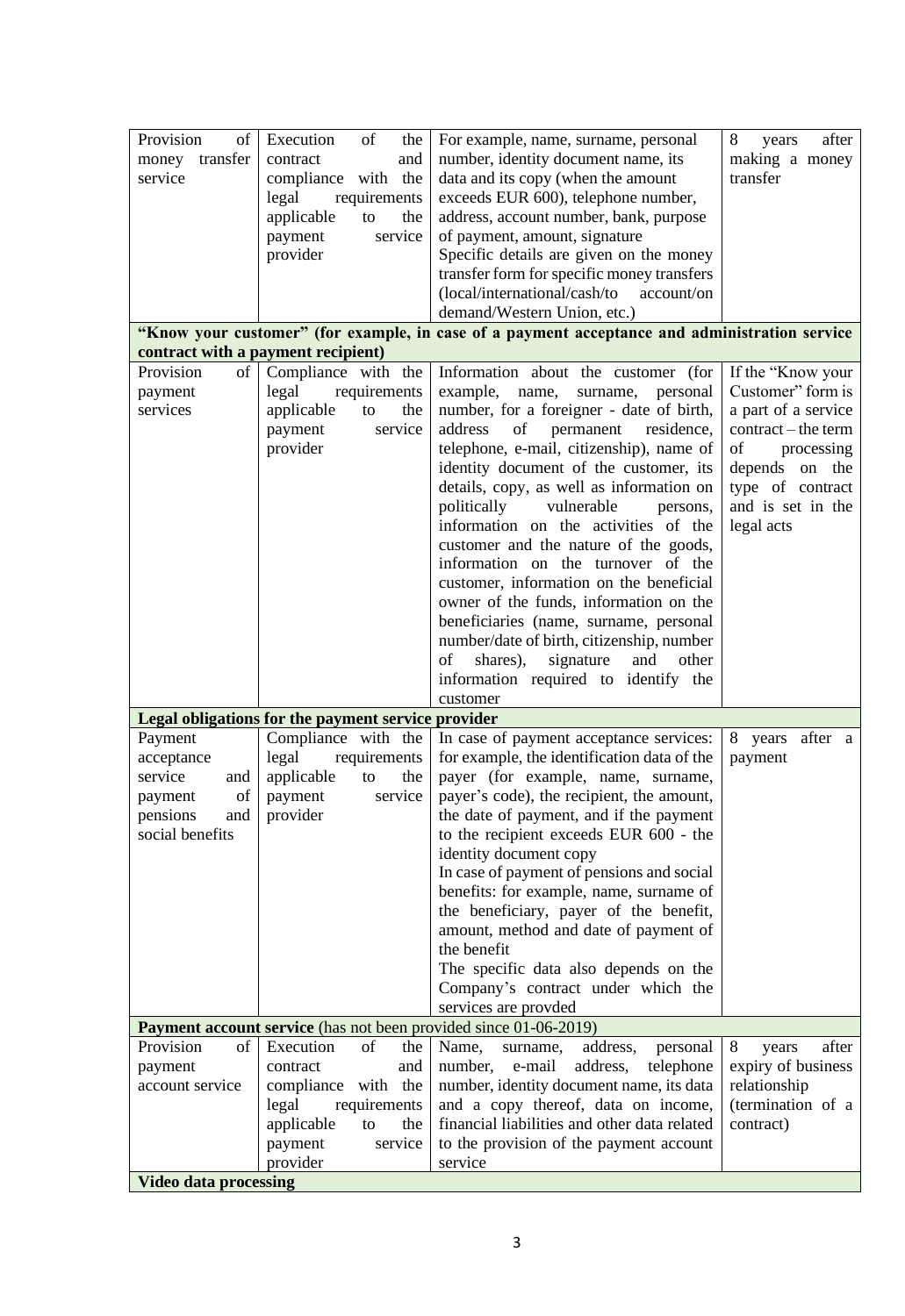| Protection of the           | Legitimate interest                   | Video data of natural persons who visited                                                     | No longer than 60     |
|-----------------------------|---------------------------------------|-----------------------------------------------------------------------------------------------|-----------------------|
| health<br>and               |                                       | the service provision points of the                                                           | calendar days         |
| property of the             |                                       | Company<br>(post<br>offices,<br>PayPost                                                       |                       |
| company,                    |                                       | customer service departments) and the                                                         |                       |
| employees,                  |                                       | head office and used the parcel self-                                                         |                       |
| customers,                  |                                       | service terminals                                                                             |                       |
| partners<br>and             |                                       |                                                                                               |                       |
| third parties and           |                                       |                                                                                               |                       |
| prevention<br>of            |                                       |                                                                                               |                       |
| illegal activities          |                                       |                                                                                               |                       |
|                             |                                       | Relevant additional information: We inform about the video surveillance by a special message. |                       |
|                             |                                       | Examination of an application, complaint, inquiry or other request                            |                       |
|                             |                                       | (including those submitted by e-mail, in social networks, using www.lietuvospastas.lt)        |                       |
| For the purpose             | The<br>legal<br>grounds               | Name, surname, address and other details                                                      | Depending on the      |
| of<br>examining             | depend on the content,                | provided in your application, complaint,                                                      | content of<br>the     |
| and responding              | in some cases it is a                 | inquiry or other request, as well as the                                                      | application,<br>but   |
| to<br>an                    | legitimate interest, in               | company's response to you                                                                     | not longer than 3     |
| application,                | other<br>it<br>cases<br><i>is</i>     |                                                                                               | years from<br>the     |
| complaint,                  | compliance with legal                 |                                                                                               | submission of the     |
| inquiry or other            | requirements<br>(for                  |                                                                                               | company's             |
| request                     | example, when we are                  |                                                                                               | response              |
|                             | required to deal with                 |                                                                                               |                       |
|                             | complaints about the                  |                                                                                               |                       |
|                             | provision of services),               |                                                                                               |                       |
|                             | in other cases it is                  |                                                                                               |                       |
|                             | performance<br>of<br>a                |                                                                                               |                       |
|                             | contract that includes a              |                                                                                               |                       |
|                             | pre-contractual                       |                                                                                               |                       |
|                             | relationship<br>(for                  |                                                                                               |                       |
|                             | example,<br>when you                  |                                                                                               |                       |
|                             | file a request to provide             |                                                                                               |                       |
|                             | you with a contract                   |                                                                                               |                       |
|                             | proposal)                             |                                                                                               |                       |
|                             |                                       | Recording a conversation when calling to Lietuvos Paštas Contact Centre                       |                       |
|                             | Service quality   Legitimate interest | Voice, telephone number, of the caller,                                                       | 6 months              |
| assurance                   |                                       | call record, date and duration of the call                                                    |                       |
|                             |                                       | and personal data provided during the                                                         |                       |
|                             |                                       | call                                                                                          |                       |
|                             |                                       | Relevant additional information: we inform about the recording of the conversation before the |                       |
|                             |                                       | conversation and provide information related to the processing of personal data.              |                       |
| <b>Litigation documents</b> |                                       |                                                                                               |                       |
| Participation in            | Compliance with the                   | Personal data specified in the litigation                                                     | Until the dispute     |
| court or pre-trial          | requirements of legal                 | document:<br>name,<br>surname,<br>personal                                                    | is fully settled and  |
| proceedings and             | acts                                  | number,<br>address,<br>details,<br>contact                                                    | the<br>to<br>extent   |
| defence of rights           |                                       | circumstances related to a<br>specific                                                        | necessary<br>to       |
| of the Company              |                                       | litigation document                                                                           | achieve<br>the        |
|                             |                                       |                                                                                               | relevant              |
|                             |                                       |                                                                                               | objectives<br>(for    |
|                             |                                       |                                                                                               | example, to file a    |
|                             |                                       |                                                                                               | document<br>for       |
|                             |                                       |                                                                                               | enforcement<br>of     |
|                             |                                       |                                                                                               | the court decision)   |
| <b>Direct marketing</b>     |                                       |                                                                                               |                       |
| Direct                      | Consent                               | Name, e-mail address, telephone number,                                                       | The term referred     |
| marketing<br>(for           |                                       | as well as other details that may be                                                          | specific<br>the<br>to |
| example,                    |                                       | included in the consent                                                                       | and not<br>consent    |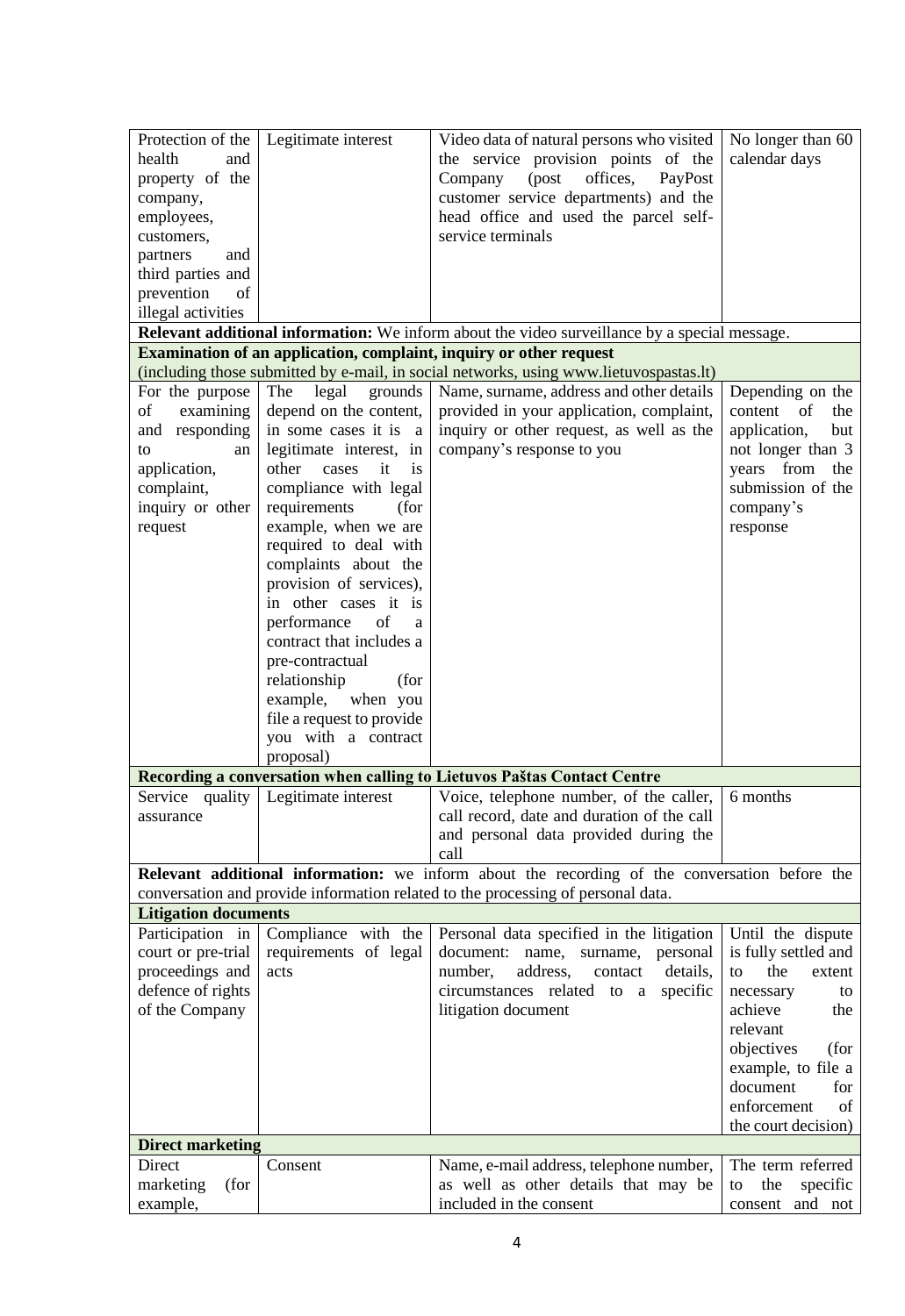| advertising,<br>request for an | exceeding 2 years<br>after it |
|--------------------------------|-------------------------------|
| opinion<br>on                  |                               |
| goods<br>and/or                |                               |
| services,                      |                               |
| newsletters)                   |                               |

# **IV. OTHER RELEVANT INFORMATION**

9. **PLEASE NOTE, that by providing services not covered by the Privacy Notice, the Company may be a processor of your personal data**. For example, in cases of the payment acceptance and administration service, the payment of pensions and social benefits, the conclusion consumer credit contracts, the conclusion of insurance contracts. In such cases, in order to exercise the rights granted by GDPR, you must contact the business partner of the Company, on whose behalf the Company provides services. This partner is the controller of your personal data. If you do not have the details or contact details of this partner, you may contact the Company at the contact details provided in the "Contact Information" section of this Notice with a request to provide contact information of the partner or forward your request to the partner.

10. **If the business partners of the Company provide personal data of their employees in contracts with the Company** (for example, as contact persons, persons responsible for the provision of services or persons meeting the specific qualifications, experience, education requirements that the Company imposes for the provision of services), the Company becomes the controller of such data specified in the contracts and processes them for the period provided by law for that particular type of contract (as these data are inseparably included in the document we are required to store for the term provided for in legal acts). Specific personal data depends on the specific case and the type of public procurement being made, and may include name, contact details, qualifications, educational experience (for example, educational institution, professional experience, certificate details) and other details.

11. **The Company may record audio of negotiations with partners or potential partners** on the basis of the legal requirement to record the negotiations (paragraph 9 of Article 34 of the Law on Procurement Entities in the Field of Water Management, Energy, Transport or Postal Services of the Republic of Lithuania). Such an audio recording shall be treated as the minutes (protocol) of the meeting and shall be stored together with the documents of the specific procurement - for the term provided by the legal acts. The Company shall inform about this method of recording prior to the negotiations and provide the relevant information required by legal acts.

12. **The Company may process personal data** (for example, name, surname, personal number or date of birth, in specific cases – position or other data) **of a third party related to the customer (for example, representative, authorised person of the customer)** to conclude or perform a contract with the customer, or to fulfil the requirements of legal acts, or on legal basis of the lawful interest of the Company, to provide specific service to the customer or for other lawful purposes.

13. **The Company does not process special categories of personal data of customers** that reveal the customer's racial or ethnic origin, political views, religious or philosophical beliefs, trade union membership, health data or data on sexual life or sexual orientation.

14. We hereby remind you not to send to the employees of the Company exclusively private, personal information not related to the provision of the services of the Company and ongoing activities by e-mail, as in specific cases, for example, to ensure the continuity of the Company's business upon termination of employment relationship, an automatic temporary e-mail forwarding to another employee is possible.

#### **IV. PROCESSING OF PERSONAL DATA OF CANDIDATES**

15. The Company processes personal data of candidates for trainees, employees of the Company and members of the collegial management bodies of the Company or their advisory bodies (hereinafter referred to as candidates).

| <b>PURPOSE</b> | <b>LEGAL</b>   | <b>PROCESSED</b> | <b>PERSONAL</b> | <b>TERM</b> |
|----------------|----------------|------------------|-----------------|-------------|
|                | <b>GROUNDS</b> | <b>DATA</b>      |                 |             |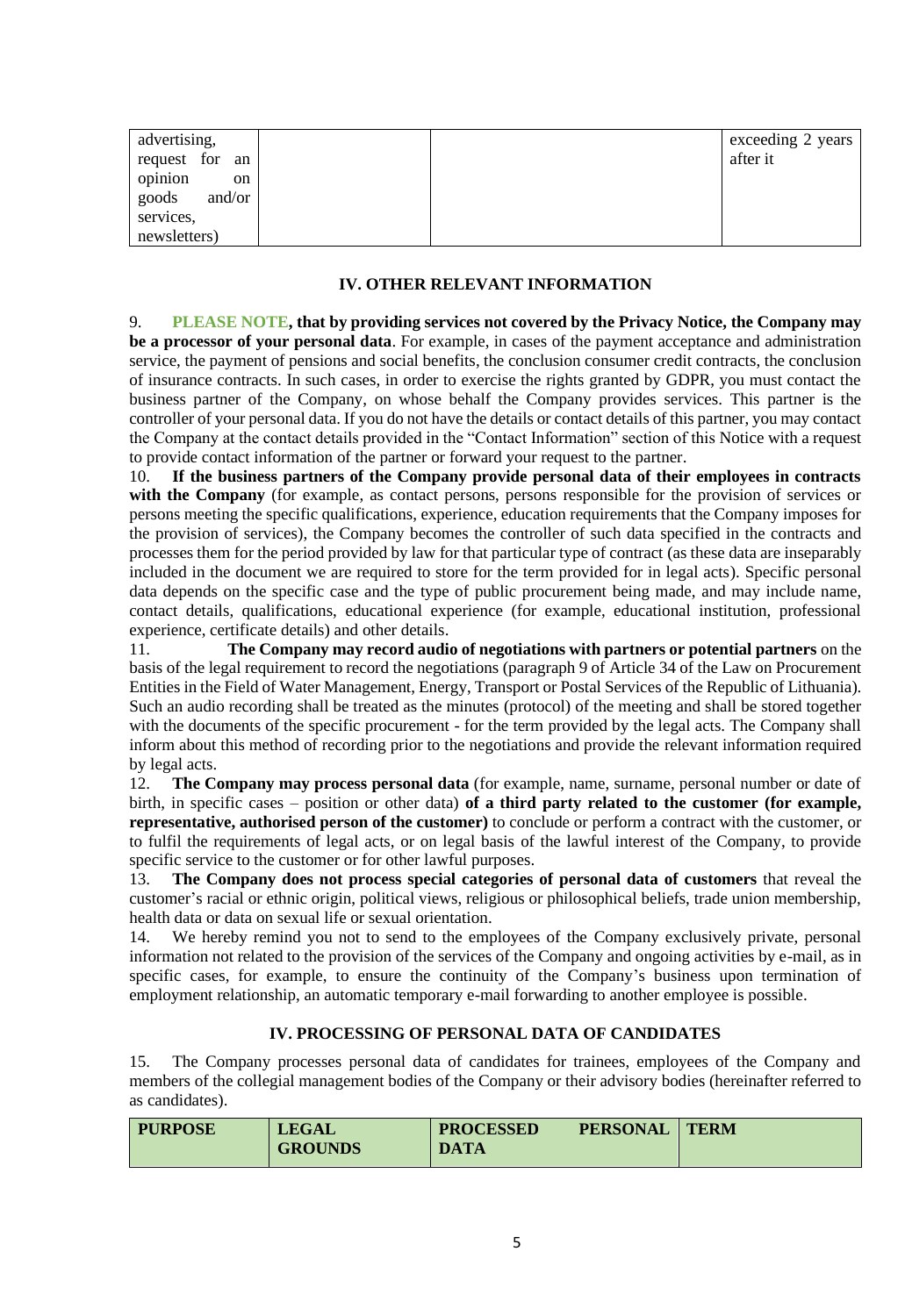| Assessment of the<br>candidate's<br>suitability for the<br>position                                                                                    | Legitimate interest in<br>recruiting employees<br>for vacant positions                                                                                                   | Name,<br>contact<br>surname,<br>information<br>(for<br>example,<br>telephone number, e-mail address,<br>address), curriculum vitae, cover<br>letter or other data provided in the<br>documents of the candidate (for<br>example,<br>work<br>experience,<br>education, qualification)                                                                                                                                                         | No longer than 3 months<br>after<br>the<br>end<br>of<br>recruitment<br>The data of candidates<br>non-managerial<br>for<br>of Lietuvos<br>positions<br>paštas<br>Operations<br>Division<br>and/or<br>the<br>Network Division (for<br>example,<br>postman,<br>distributor), for which<br>the recruitment<br>takes<br>regularly<br>place<br>and<br>continuously, shall not<br>be processed for more<br>than 1 year from the date<br>of receipt of this data |
|--------------------------------------------------------------------------------------------------------------------------------------------------------|--------------------------------------------------------------------------------------------------------------------------------------------------------------------------|----------------------------------------------------------------------------------------------------------------------------------------------------------------------------------------------------------------------------------------------------------------------------------------------------------------------------------------------------------------------------------------------------------------------------------------------|----------------------------------------------------------------------------------------------------------------------------------------------------------------------------------------------------------------------------------------------------------------------------------------------------------------------------------------------------------------------------------------------------------------------------------------------------------|
| Assessment of the<br>candidate's<br>compliance<br>with<br>the requirements<br>provided for in<br>legal acts                                            | $% \left( \left( \mathcal{A},\mathcal{A}\right) \right) =\left( \mathcal{A},\mathcal{A}\right)$ of<br>Fulfilment<br>the<br>obligations provided<br>for in legal acts $1$ | The specific legal act provides for<br>personal data, which may also<br>special<br>include<br>categories<br>of<br>data<br>personal<br>(for<br>example,<br>data<br>personal<br>set<br>the<br>in<br>questionnaire of the Bank of<br>Lithuania for a person fulfilling<br>key functions in the financial<br>market participant)                                                                                                                 | Together<br>with<br>the<br>employee's file -<br>10<br>years<br>after<br>the<br>termination<br>of<br>the<br>employment relationship                                                                                                                                                                                                                                                                                                                       |
| Offer another job<br>to the candidate                                                                                                                  | Consent                                                                                                                                                                  | Name,<br>contact<br>surname,<br>information<br>(for<br>example,<br>telephone number, e-mail address,<br>address), curriculum vitae, cover<br>letter or other data provided in the<br>documents of the candidate (for<br>work<br>experience,<br>example,<br>education, qualifications)                                                                                                                                                        | 1 year after receipt of the<br>consent                                                                                                                                                                                                                                                                                                                                                                                                                   |
| Prepare<br>the<br>documents<br>required<br>for<br>employment,<br>conclude<br>an<br>employment<br>if<br>contract,<br>necessary - adapt<br>the workplace | Fulfilment<br>of<br>the<br>obligations provided<br>for in legal acts                                                                                                     | Data required for concluding an<br>employment<br>contract<br>(name,<br>surname, address and other data);<br>the data contained in the certificate<br>of<br>compulsory<br>medical<br>examination or in the medical<br>book of the person; data justifying<br>the right to the social guarantees<br>provided for in legal acts; data on<br>the right to fulfil the functions<br>provided for in the specific job<br>description and other data | Together<br>with<br>the<br>file<br>employee's<br>10<br>years<br>after<br>the<br>termination<br>of<br>the<br>employment relationship                                                                                                                                                                                                                                                                                                                      |

<sup>1</sup> Resolution No. 03-181 of the Board of the Bank of Lithuania as of 14 November "On the Approval of the Regulations on the Valuation of the Managers and Persons Performing the Main Functions of Financial Market Participants Supervised by the Bank of Lithuania", Law on the Prevention of Corruption of the Republic of Lithuania, Law on the Protection of Objects Important for Ensuring the National Security of the Republic of Lithuania.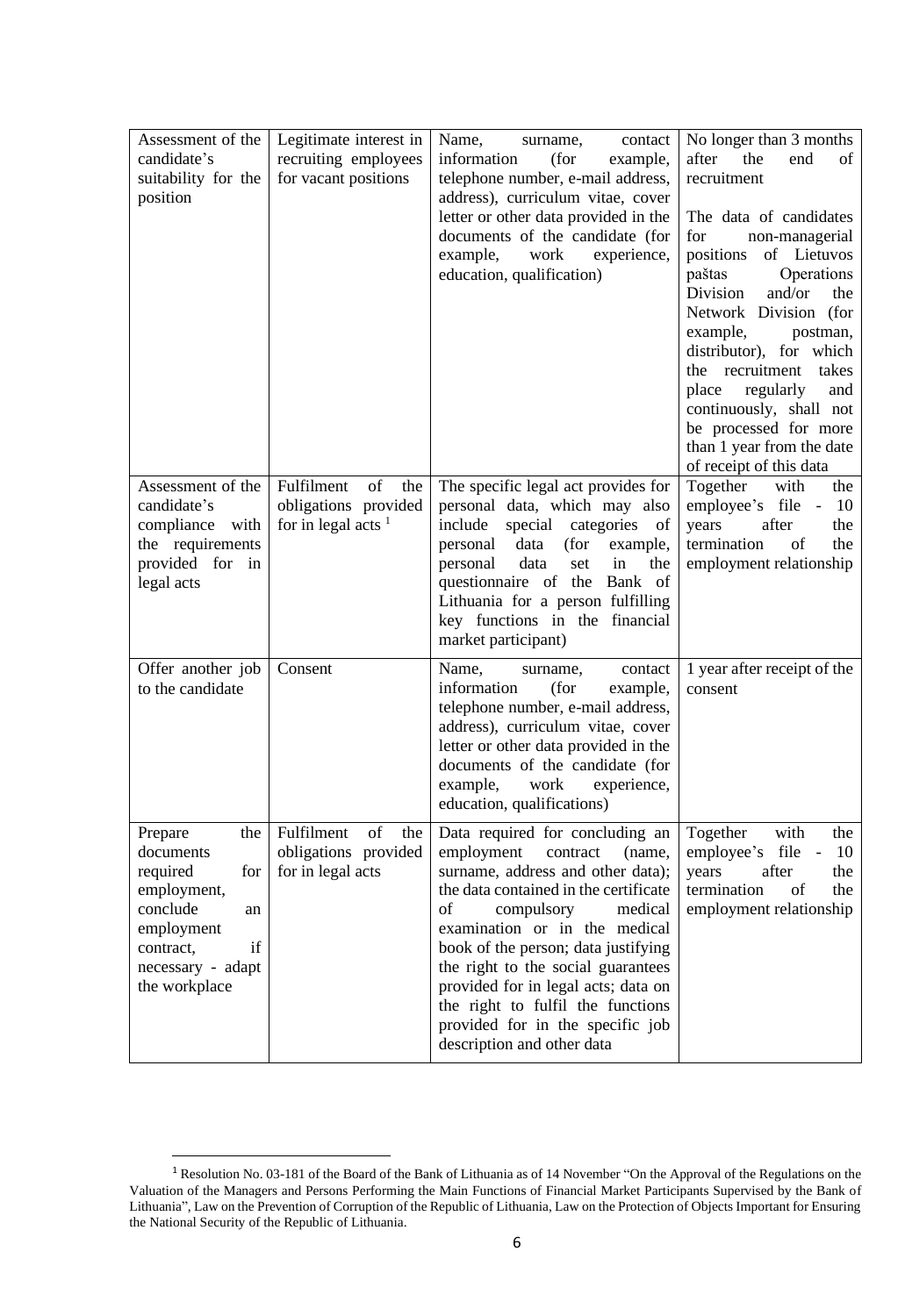#### **WHERE DO WE GET THE DATA OF THE CANDIDATE?**

16. We usually receive information directly from the candidate. We can also obtain information about the candidate from the Employment Service under the Ministry of Social Security and Labour of the Republic of Lithuania, job search service providers, career social networks (for example, LinkedIn) and/or other entities providing job search, selection and/or mediation services, as well as from a friend or acquaintance of the candidate who recommends a particular person as a candidate. In such cases, we consider that the abovementioned entities have already provided the candidate with all the information required by legal acts regarding the processing of the candidate's personal data, including the transfer of his data to the Company.

## **TO WHOM DO WE TRANSFER THE DATA OF THE CANDIDATE?**

17. In compliance with the requirements of legal acts, we may transfer the data of candidates for specific positions specified in legal acts to the competent authorities provided for in those legal acts (for example, the Bank of Lithuania, the Special Investigation Service), which have the obligation to assess the candidate's compliance with requirements provided for in legal acts (for example, candidate's reputation, education, qualifications, experience).

#### **REQUEST FOR A CANDIDATE TO PROVIDE ADDITIONAL INFORMATION**

18. As indicated in the table above, in order to comply with the legal requirements, candidates for specific pre-established positions for which they intend to conclude a contract may be requested to provide additional information required by the legal acts in the table above in order to enable the Company and the competent authorities to assess the compliance of the specific candidate with the requirements laid down in legal acts.

19. In addition, in order to ensure that the Company employs reliable, honest and reputable individuals, the candidates for the positions related to cash handling, credit transfers from the Company's accounts, driving the Company's vehicles, granting privileged rights in the company's IT systems to conclude employment contracts, the Company may also request additional information specified by the Company. The candidate providing this information will also be provided with information on the processing of this personal data.

#### **V. RETENTION OF PERSONAL DATA**

20. The Privacy Notice provides the main information on the personal data processed by the Company and the retention of it.

21. The Company shall define and determine the term of personal data processing considering the requirements of legal acts, the nature of the contracts concluded with the customer, the Company's legitimate interest, including, but not limited to the processing personal data due to a possible claim, plaint or other requirement, as well as other legal grounds.

22. **PLEASE NOTE**, that the storage of personal data for a longer period than specified in the Privacy Notice may be carried out only if:

22.1. There are reasonable grounds for suspecting an illegal activity under investigation;

22.2. Your data is necessary for the proper conduct of the dispute, complaint resolution and, if necessary, submission and execution;

22.3. Necessary for backup and other purposes related to the operation and maintenance of information systems or for similar purposes;

22.4. This is necessary in the case of other grounds, conditions or cases provided for by legal acts.

## **VI. SOURCES OF YOUR PERSONAL DATA**

23. When providing the services, the Company usually receives personal data directly from the customer (for example, when a customer provides personal data on postal items, files in money transfer forms, enters data into contract or order forms on a website, using the services of the Company, making phone calls and by other means).

24. **PLEASE NOTE** that when providing postal services and some payment services, the Company receives personal data on the recipient from the sender of the item or, for example, from the payer of the money transfer. This data is necessary for the proper provision of the service. In addition to these specific cases, the Company may also receive personal data from other entities, such as customers of the Company (natural persons and legal entities, including other postal service providers using the postal network of the Company) to whom the Company provides its services.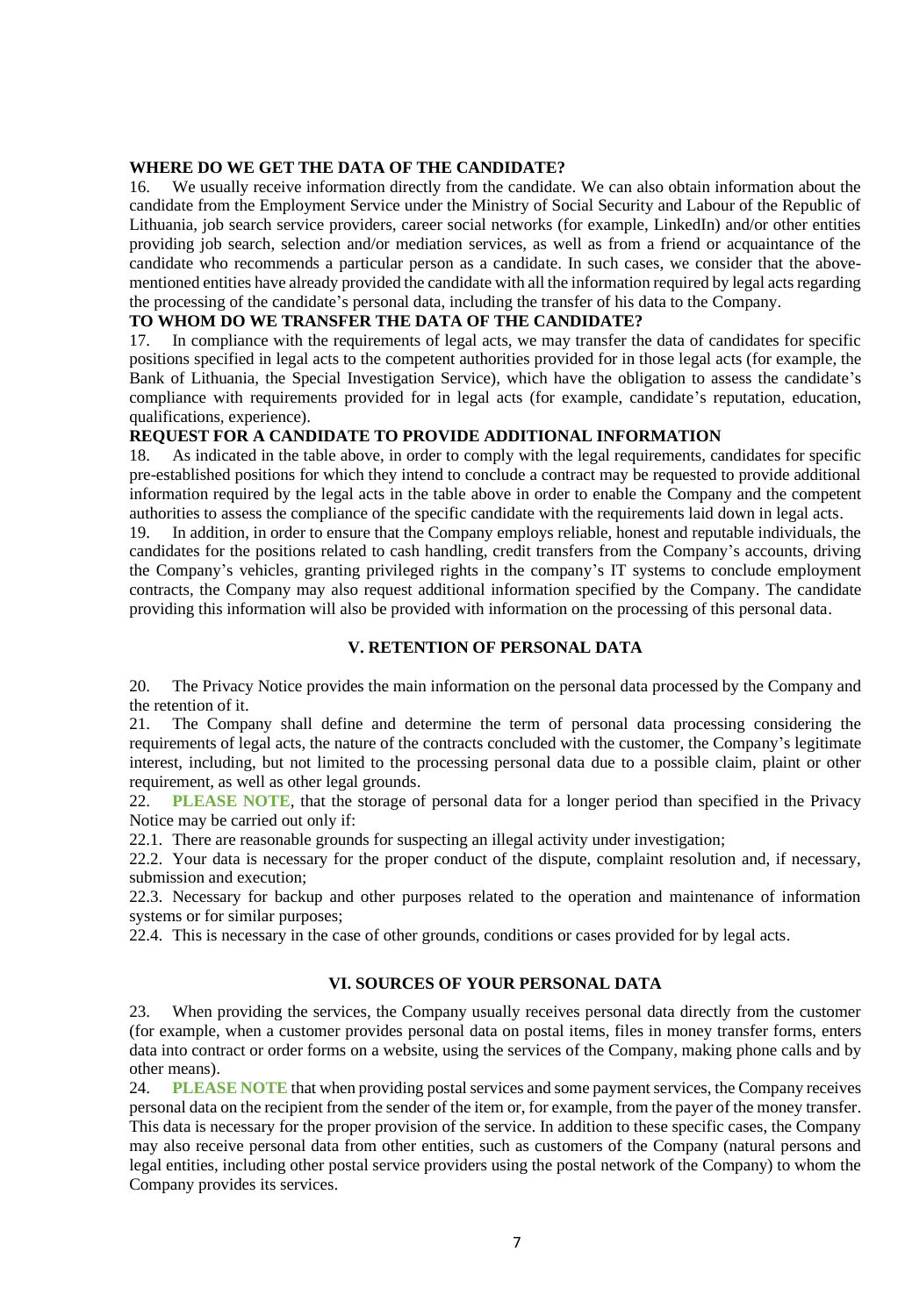25. When it is necessary for the services provided by the Company or the activities of the Company, the Company may receive data from the registers administered by the State Enterprise Centre of Registers and other registers or databases (for example, to check the accuracy of data, to update data).

26. The Company may receive personal data from other data controllers, for example, payment service providers, state institutions and authorities (for example, law enforcement institutions, tax administration, financial market, institutions supervising postal service providers, customs of the Republic of Lithuania, bailiffs, notaries), as well as judicial and out-of-court dispute examination institutions.

27. The list of data sources in this section is not exhaustive.

## **VII. TRANSFER, PROCESSING AND PLACE OF PROCESSING OF YOUR PERSONAL DATA**

## **DATA TRANSFER.**

28. In some cases, the Company may or must transfer personal data to third parties (independent data controllers) in accordance with the requirements of legal acts, such as:

28.1. Payment service providers, if you use the services of the Company to transfer or remit money to selected beneficiaries or to pay for the services of the Company (for example, you buy in the e-shop of the Company or use the LP EXPRESS self-service);

28.2. State institutions and authorities fulfilling the functions assigned to them by legal acts (for example, law enforcement institutions, tax administration, financial market, institutions supervising postal service providers, the customs of the Republic of Lithuania, bailiffs, notaries, etc.), as well as courts and out-of-court dispute examination institutions;

28.3. As well as in other cases, in accordance with the requirements of legal acts.

29. In addition, when the Company sends an international postal item outside the European Economic Area (EEA) or the Company sends an international money order outside the EEA for the purpose of providing a postal service or money transfer service, the Company may transfer personal data (Chapter III of this Statement "Services and related processing of personal data") outside the EEA for postal mail carriers, postal service providers of the receiving country or payment service providers. Such a transfer may be made on the following grounds: it is necessary for the performance of the contract between the data subject (sender or payer) and the Company, in the interest of the data subject (beneficiary) for the performance of the contract between the company and the sender and/or for an overriding reason related to the public interest (universal postal service provision). Please note that countries outside the EEA may have lower data protection requirements than the EEA.

## **DATA PROCESSING.**

30. The Company may use data processors to process personal data. In such cases, the Company shall take the necessary measures to ensure that such processors process personal data in accordance with the instructions of the Company and the requirements of the applicable legal acts, implementing appropriate technical and organisational measures for the protection of personal data. The Company may use the following data processors: companies providing parcel delivery, marketing, including marketing messaging, archiving, accounting, server rental, IT infrastructure, including its creation and maintenance, call centre, recruitment, consulting, and other services; companies and other processors of personal data that create, provide, maintain and develop software.

## **JOINT DATA CONTROLLERS.**

31. When administering its accounts on the social networks Facebook and LinkedIn, the Company acts together with them as joint data controllers to the specific extent provided by the said social networks. The Company has no option to influence the data processing activities of these social networks. More details about the processing of data by these social networks are available by link <https://www.facebook.com/policy> and <https://www.linkedin.com/legal/privacy-policy>

## **WHERE DO WE PROCESS YOUR PERSONAL DATA?**

32. We usually process personal data within the European Economic Area, but in specific cases they may be processed and transferred outside this area, when the protection measures provided for in legal acts have been implemented, such as a contract that includes standard terms and conditions adopted by the EU Commission, or the data are processed in a non-EEA country, but an adequate level of protection of personal data is ensured upon a decision of the EU Commission.

## **IX. YOUR RIGHTS**

33. You have the following rights:

33.1. Receive information about the processing of your personal data;